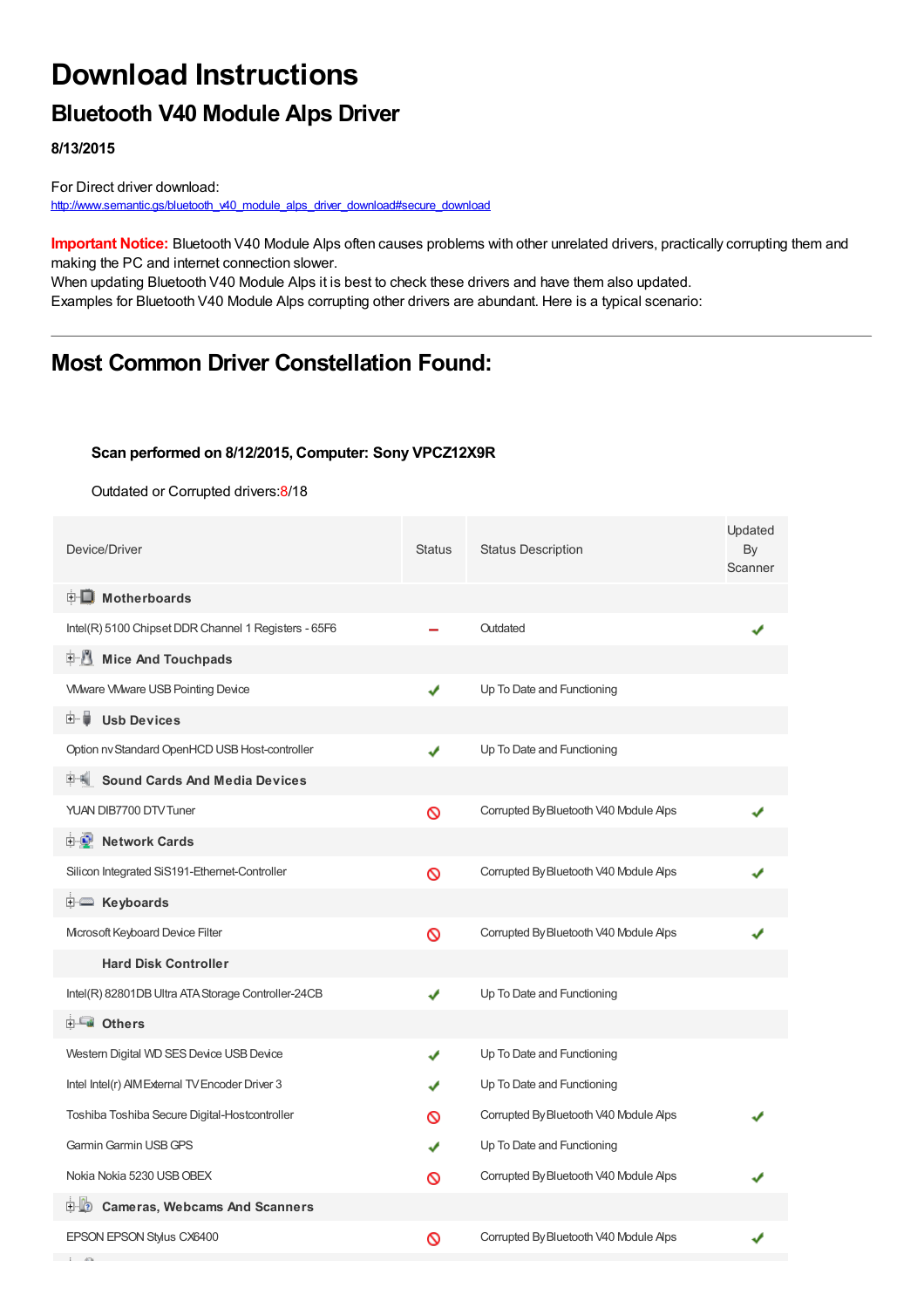| <b>电盘 Video Cards</b>                             |   |                                        |  |
|---------------------------------------------------|---|----------------------------------------|--|
| $Intel(R)$ HD Graphics 4000                       | ✔ | Up To Date and Functioning             |  |
| <b>E</b> Input Devices                            |   |                                        |  |
| KME Dispositivo de interfaz humana USB            | ଷ | Corrupted By Bluetooth V40 Module Alps |  |
| <b>E-TP</b> Port Devices                          |   |                                        |  |
| Huawei HUAWEI Mobile Connect - USB Device (COM32) | ✔ | Up To Date and Functioning             |  |
| <b>Monitors</b>                                   |   |                                        |  |
| Sony Digital Flat Panel (1024x768)                | ✔ | Up To Date and Functioning             |  |
| <b>E-6</b> Mobile Phones And Portable Devices     |   |                                        |  |
| <b>Acer NOKIA</b>                                 | √ | Up To Date and Functioning             |  |

# **Bluetooth V40 Module Alps Driver Models:**

| <b>Driver Model</b>                               | <b>Original</b><br><b>Upload Date</b> | Last<br><b>Modification</b> | <b>Driver File</b>                           | <b>File</b><br><b>Size</b> | <b>Most Compatible</b><br><b>Computer Model</b> | <b>Availabilty To</b><br><b>Scanner</b> |
|---------------------------------------------------|---------------------------------------|-----------------------------|----------------------------------------------|----------------------------|-------------------------------------------------|-----------------------------------------|
| <b>Bluetooth V40 Module</b><br>Alps W1.12768      | 10/20/2014                            | 8/8/2015                    | bluetooth_v40_module_alps-<br>w1.12768.exe   | 83kb                       | Gateway DX4710-UB801A,                          | ✔                                       |
| <b>Bluetooth V40 Module</b><br>Alps 621.104       | 12/10/2014                            | 7/31/2015                   | bluetooth_v40_module_alps-<br>621.104.exe    |                            | 108kb Toshiba PSK1SE-005002GR,                  | ✔                                       |
| <b>Bluetooth V40 Module</b><br>Alps A23494        | 11/10/2014                            | 8/8/2015                    | $-a23494,exe$                                |                            | 191kb Lenovo 7661WJ2,                           | ✔                                       |
| <b>Bluetooth V40 Module</b><br>Alps 21.1786       | 10/11/2014                            | 8/1/2015                    | bluetooth_v40_module_alps-<br>21.1786.exe    |                            | 137kb Toshiba Satellite A130,                   | ✔                                       |
| <b>Bluetooth V40 Module</b><br>Alps 23778         | 9/18/2014                             | 8/8/2015                    | bluetooth_v40_module_alps-<br>23778.exe      |                            | 196kb Sony VGN-FJ77SP_W,                        | ✔                                       |
| <b>Bluetooth V40 Module</b><br>Alps 1.1892        | 9/6/2014                              | 8/5/2015                    | bluetooth_v40_module_alps-<br>1.1892.exe     |                            | 199kb HPP8601A-ABU722,                          | ✔                                       |
| <b>Bluetooth V40 Module</b><br>Alps R32.131.1     | 10/4/2014                             | 8/4/2015                    | bluetooth v40 module alps-<br>r32.131.1.exe  |                            | 146kb NEC PC-LL750FS1SR                         | ✔                                       |
| <b>Bluetooth V40 Module</b><br>Alps 42941.1       | 11/24/2014                            | 8/3/2015                    | bluetooth_v40_module_alps-<br>42941.1.exe    |                            | 163kb Fujitsu FM/LRB50P,                        | ✔                                       |
| <b>Bluetooth V40 Module</b><br>Alps 71.1942.1     | 8/29/2014                             | 8/5/2015                    | bluetooth v40 module alps-<br>71.1942.1.exe  |                            | 136kb HPS5-1217,                                | ✔                                       |
| <b>Bluetooth V40 Module</b><br>Alps 62274         | 8/24/2014                             | 8/4/2015                    | hgnx-62274.exe                               |                            | 161kb HPHP Compaq 6715b,                        |                                         |
| <b>Bluetooth V40 Module</b><br><b>Alps U42687</b> | 9/20/2014                             | 8/8/2015                    | bluetooth v40 module alps-<br>u42687.exe     |                            | 102kb HP Pavilion dv9000,                       | ✔                                       |
| <b>Bluetooth V40 Module</b><br>Alps 1.1301.1      | 9/28/2014                             | 8/6/2015                    | bluetooth_v40_module_alps-<br>1.1301.1.exe   |                            | 144kb LGR1-GLMMA3,                              | ✔                                       |
| <b>Bluetooth V40 Module</b><br>Alps 3360          | 8/21/2014                             | 8/3/2015                    | bluetooth v40 module alps-<br>3360.exe       | 67kb                       | Dell Vostro 3555,                               | ✔                                       |
| <b>Bluetooth V40 Module</b><br>Alps I20248        | 11/7/2014                             | 8/2/2015                    | bluetooth_v40_module_alps-<br>i20248.exe     |                            | 194kb Sony VPOCW2KGX,                           | ✔                                       |
| <b>Bluetooth V40 Module</b><br>Alps 81.11.188     | 8/13/2014                             | 8/8/2015                    | bluetooth_v40_module_alps-<br>81.11.188.exe  |                            | 125kb Sony VGC-LB92HS,                          | ✔                                       |
| <b>Bluetooth V40 Module</b><br>Alps 081.12.199    | 8/27/2014                             | 8/6/2015                    | bluetooth_v40_module_alps-<br>o81.12.199.exe | 92kb                       | VIA VT8653-8233,                                | ✔                                       |
| <b>Bluetooth V40 Module</b><br>Alps 622.191.1     | 8/10/2014                             | 8/5/2015                    | bluetooth_v40_module_alps-<br>622.191.1.exe  | 34kb                       | Sony VGN-SZ57SN_C,                              | ✔                                       |
| <b>Bluetooth V40 Module</b><br>Alps 21.161.10     | 12/23/2014                            | 8/5/2015                    | bluetooth_v40_module_alps-<br>21.161.10.exe  |                            | 187kb Fujitsu FM/NS1E3,                         |                                         |
| <b>Bluetooth V40 Module</b><br><b>Aps 2336</b>    | 9/15/2014                             | 8/7/2015                    | hujvg-2336.exe                               |                            | 148kb Sony VGN-NS31MT_S,                        | ✔                                       |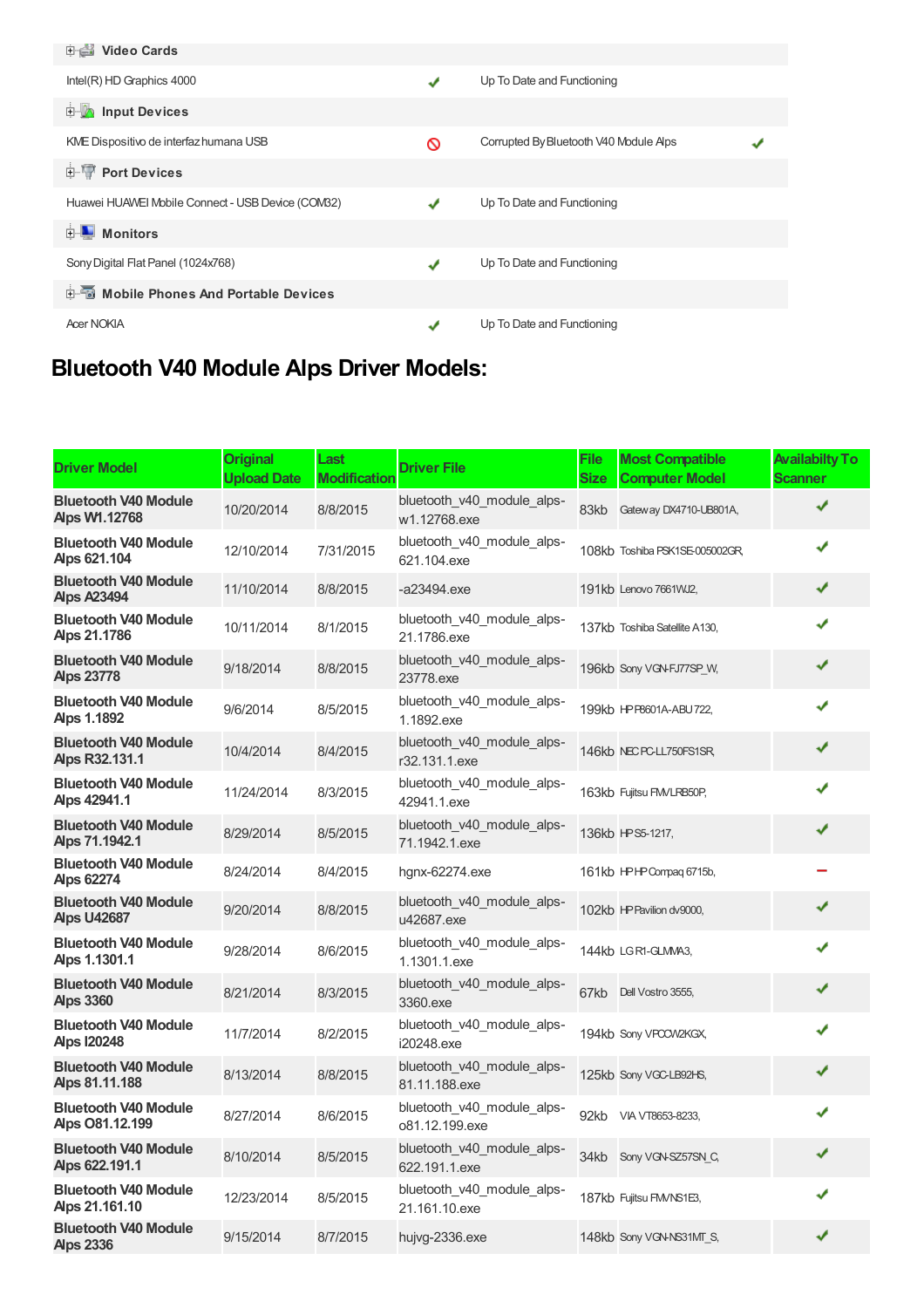| <b>Bluetooth V40 Module</b><br>Alps 41.1884        | 10/2/2014  | 8/7/2015 | bluetooth v40 module alps-<br>41.1884.exe     |      | 142kb IBM System x 3200 MB - [732754M,        |   |
|----------------------------------------------------|------------|----------|-----------------------------------------------|------|-----------------------------------------------|---|
| <b>Bluetooth V40 Module</b><br><b>Aps N622.196</b> | 8/28/2014  | 8/2/2015 | bluetooth_v40_module_alps-<br>n622.196.exe    | 79kb | Toshiba SATELLITE C50-A-1HX.                  | ✔ |
| <b>Bluetooth V40 Module</b><br>Alps 70260          | 7/28/2014  | 8/2/2015 | bluetooth v40 module alps-<br>70260.exe       |      | 216kb Fujitsu FMVFER,                         |   |
| <b>Bluetooth V40 Module</b><br>Alps 41.1349        | 10/23/2014 | 8/5/2015 | bluetooth_v40_module_alps-<br>41.1349.exe     |      | 183kb Sony VGN-AR170P,                        | ✔ |
| <b>Bluetooth V40 Module</b><br>Alps Z60293         | 8/27/2014  | 8/4/2015 | bluetooth_v40_module_alps-<br>z60293.exe      | 57kb | Seneca PRO157094.                             |   |
| <b>Bluetooth V40 Module</b><br>Alps 71.1680        | 11/28/2014 | 8/6/2015 | bluetooth_v40_module_alps-<br>71.1680.exe     |      | 190kb HPHP Compag DC5850,                     |   |
| <b>Bluetooth V40 Module</b><br>Alps Q4361.18       | 11/23/2014 | 8/1/2015 | bluetooth_v40_module_alps-<br>q4361.18.exe    | 76kb | <b>NEC E6500.</b>                             | J |
| <b>Bluetooth V40 Module</b><br>Alps Z8342.13       | 10/17/2014 | 8/5/2015 | bluetooth v40 module alps-<br>z8342.13.exe    |      | 126kb Sony VGC-LS21N,                         | ✔ |
| <b>Bluetooth V40 Module</b><br>Alps 42779          | 10/11/2014 | 8/4/2015 | tym-42779.exe                                 | 67kb | <b>SAMSUN</b><br>400B4A/400B5A/200B4A/200B5A. | ✔ |
| <b>Bluetooth V40 Module</b><br>Alps 2.1342.11.1    | 11/10/2014 | 8/7/2015 | bluetooth_v40_module_alps-<br>2.1342.11.1.exe |      | 112kb HP Envy 15 Notebook PC,                 | ✔ |
| <b>Bluetooth V40 Module</b><br>Alps 2.1222.19      | 10/18/2014 | 8/8/2015 | bluetooth v40 module alps-<br>2.1222.19.exe   | 66kb | Olidata IPMP-GS H57.                          | ✔ |

### **Typical Driver constellation for scanned computers:**

#### **Data derived from 1221 scans made on these 362 computers from 10/9/2014 to 7/31/2015:**

MCJ 9223, FIC ATM-Q45G, Sony80YP67105235, SonyVPCY119FJ, HP EY906AA-ABZs7510.it, Acer AOA150p/BGW, Dell WN09, Fujitsu FMLX70WDJ, Panasonic CF-19KDRC66M, Biostar TP45 HP,Gateway6020GZ, PanasonicCF47, SonyVPCF13WFX, PanasonicCF-W2FW6AXR, SonyVGN-TZ31XN\_B, IBM1860WR7,HPP8264A-ABF761, KOHJINSHAAPERASeries, PanasonicCF-SX2BE4BP, IBM8215EKU,NECPC-LL550MG1J, IBMSystem x3200 M3 -[7328EAG, SonyVGN-FW26G\_B,HP RR460AA-ABFs7740.f,HPPU002AV-ABAA810Y, LGR590-PARU1BT,HPM7640n-ABAm7640, TAROXBusiness PC3200, Fujitsu FMVD70BNB7, Lenovo ThinkPad X60s,HPP6-2006es, ATCOMFOROFFICEI10 SI, PanasonicCF-19FJGAXNE, Intel DQ965GF, EMachines L4030, SonyVGN-FW26G\_B, Lenovo ThinkPad T410s, IBM 237319G, SonyVGN-FJ21B\_R,Compaq DQ193A-ABZS5300ITIT340,HPHPMINIDM1-2010SO,GatewayP-6312 HSN,HPHPdx2000 MT, IBM8187RGH, IBM 18445GU, NEC NEC VERSA P570, HP KB003AA-B14 m9180.be-a, IBM8212H1U, HP HP d330 uT, HP P6-2155a, WIPRO WSG37455V-0008, HCL Infosystems IGL 1701CT, Samsung R470/R420, Supermicro SYS-5017C-MF,HPGX609AA-A2L m9160f, SonyVGN-SR390J, IBM831136U,HPKB020AA-ABFm9180.f, Lenovo IdeaPad S10e, Seneca Pro354493,HP500-018es, SonyVGN-CS26G\_C,CCEInfCDC-I,HPFK479AAR-ABAs3600t,HPPS512AA-ABAa815, SAMSUN700Z,Dimotion LF13Z0077396,HPH9-1050sc, Packard Bell IMEDIAD7010 NL, EMachines Emachine E725,Dell Precision T5610, SonyPCG-FX602, Packard Bell IMEDIAX96844, Sony PCV-HS72B, Fujitsu FM/CE80T7, MSI MS-9179, Compaq PG058AA-ABG SR1178AAN430, HP GB342AA-AB0 a6086tw, HP HP EliteBook 2730p, Sony VGN-CS36SJ\_R, Packard Bell EASYNOTE SW86, HITACHI FLORA330 DG5, Shuttle XG41, HP NQ973AA-ABF p6032f, HP Compaq 615, Dell Inspiron 580, HP RS904AA-ACP t3625.at, Sony VGN-FW45MJ\_B, ECS M916, Lenovo 7665VEH, Gigabyte W551, Sony VGN-NW120J, Sony VPCF13JFX, Fujitsu FMMNS1E3, LG RD580-UAD18E, HP GG698AA-ABHs3130.nl,HPED713AA-ABFw5155.f, SonySVE15127CAP, PanasonicCF-74ECBADBM,HPPW572AA-B1Ud1262.se,HPHPCompaq Presario CQ61, HPXY310ES, SonyVGN-NS25G\_S, Toshiba SATELLITEC850-A819,HPGG692AA-ABZs3130.it,HPRZ412AA-ABZa6020.it, Lenovo 2429BH6,HPHPd530 CMT, Lenovo 099343G, IBM1834RUG, IBMSystem x3200 M3 -[7328K1G, Toshiba SATELLITE P50-A-14L, Lenovo ThinkPad X200, IBM2373NG8, Sony SVE1411E1RB, Sony VGN-Z91DS, ECS332, Fujitsu FMVNFB60K,Compaq DW212A-UUWS6100NDSC410, SonyVGN-Z690TJ,HP700-090eg, SonyVPC-M120AB, SonyVPCCW29FS,HP KT334AAR-ABAm8530f, ASUS RS162-E4/RX4, Panasonic CF-SX1WEUHR, NEC PC-VJ22MAUZHTTV, Dell Precision WorkStation 420 MT, IBMIBMSystem x3400 M2 Server -[783734G, Panasonic CF-50MB2FDKM, IBM2672M3G, Lenovo ThinkPad X121e, Lenovo ThinkCentre A55, HP GJ404AA-UUZ a6110.ch, HP P6-2463eo, LG R490-KR8WK, Acer AS5732Z, LGX110-LA7A2E2, Gateway E3048, NEC PC-VY25AAZ7A, HP Ps351aa-abs d1260.se, Extracomputer D3128-B2, Toshiba Dynabook T552/47FKD, SonyVGN-NS250TJ, LGB55PS.AR3500D, SonyPCG-GR5F\_BP, SonyVGN-TZ37TN\_B,HPKJ417AA-AB4 s3480d, Lenovo ThinkCentre M78,Dell Precision WorkStation 420 MT, Clevo W870CU, LG B15MS.ASQNBDE, Sony VGC-LB92HS, Toshiba Dynabook R822/WT9GS, NEC PC-LL560MG6BL, Supermicro X7DBP, Fujitsu FMMH70K9V, Sony VGN-FJ22B\_R, Toshiba Dynabook R634/E25K, HP Compaq CQ62, HP GQ524AA-ABE a6219.es, Fujitsu FMXD4VR2Z, Toshiba Satellite A200-12X, Sony SVE15129CGB, Gateway FX7029E, Toshiba Dynabook TX/66GPKJ, Fujitsu CELSIUS R930, NEC PC-MY18XEZ78, Lenovo ThinkPad L412, Lenovo 1S16800336100W2, Fujitsu AMLOPRO V3515, Gateway S-7220M, Fujitsu PRIMERGY TX140 S1, Compaq DM174A-ABA S5300NX NA311, THEIS TH-P925/945G7MD-8KS2HV/1024/80/Profi-Towe, Supermicro X9DRW-3LN4F+/X9DRW-3TF+, Panasonic CF-19TH187QW, HPKY787AA-AKL p6172l, Fujitsu FMVC18WA, HPRQ480AA-ABZm7670.it, NECPC-VT1000J6FD, Panasonic CF-53AAC01FE, HP3639, Notebook S210TU, Lenovo ThinkPad Z61m, IBM265244G, NECPC-LL750WG1JB, HP RA964AA-AB9 w5560.pt, Lenovo 2429BH6, Seneca Pro70198, Toshiba SATELLITE C850D-131, Dell Vostro 5470, Lenovo 20B00006MZ, Compaq GN720AA-ABASR5254X, IBM8184LG1, PanasonicCF-30CASCZBM, Lenovo 9636/73G,HPEP074AA-ABU m7340.uk,Gateway4028GZ, IBM26486G1, LGR710- S.AP55V, HP HP ProBook 6555b, Sony VGN-SZ7AVM\_C, Sony PCG-Z1XMP, LG LE50-23SK, AnabelleB Argyle M292, Toshiba SATELLITE C855-1U3, Fujitsu FMNA7BEC, HCL Infosystems GETZ-LD, Sony SVE14115FBB, Lenovo ThinkPad X61s, HP KX634AA-ABZ a6595.it, IBM2389QU2, IBMSystem x3300 M4 -[7382E3G, SonySVF1521R2EW, EMachines Emachine E725, HP HP Compaq nx6115, DakTech DTGM5, IBMIBMeServer m Mem-[7976KJG, Fujitsu FMMFD70RC, Intel SE7505VB2, Packard Bell IMEDIAD4129 BE, Sony VGC-RA204, LG B55MS.ARB4B1K, Gateway M-7343U, HP HP Pavilion dv5, Sony VGN-NS31ST\_S, IBM8419KMA, HP GB323AA-B1U d4840.se, Compaq P8654S-ABA S3000V NA110, Acer TravelMate8472TG, Sony VPCEB36FG, HP P6-2475eo, Gateway 310 2900297, NEC PC-LL560MG3ER, Fujitsu CELSIUS R930, LG RD510-L.ADV3E8, EMachines 98.Y2D7Z.CF0, IBMThinkPad R40, NEC VERSAE6300 RNF41103088, IBM8184W3Z, Compaq 5411EA470029-828, NEC PC-LL750HG3E, Compaq GU587AA-ABH SR5235NL, HITACHI FLORA330 DG5, Lenovo ThinkPad SL410, ARISTO VISION i535, KOHJINSHA APERASeries, LGR460-K.ABLGL,NECPC-GL16MG1R9, Panasonic FZ-G1AABJKMY, SonyVGN-TZ37TN\_B,Dell Vostro 1320,GatewayMX8734, SonyVGN-AW150Y, Sony VGN-S5VP\_B, HP 200-5410es, Toshiba SATELLITE C855-207, HP PX643AA-ABZ m7091.it, LG P510-U.CP29E, IBM184469U, Lenovo 2008WHV, SIEMENS SIMATIC IPC647C PROFINET, Sony VGN-FS115ZR, Panasonic CF-19KDR01CE, Toshiba DynaBook G6C/X18CME, HP Compaq 515, Gateway FX6800-03h, ASUS K50IJ, Acer Aspire 8730G, Gateway E-9520T, HP P6374A-ABG 720a, HP 500-129, Sony VGN-CR356\_L, Fujitsu FMM\_18B, Sony VPCF13S0E, TRADING-PC DATASTATION ACTIV SERIES, Toshiba SATELLITE S50D-A-10H, LG R560-CR20K, Sony VGN-NW20EF\_W, HP HP Pavilion dv6-6c73ca, Sony VPCW221AX, IBM 62237BU,HPP6-2455eb,HPHPPRESARIOV6000, Toshiba DynabookCX/2213CMSW, Acer Aspire 3810TZG,HPPAVNBDV9575EOGALAXY1 0, Lenovo 7373W7L, HPFK935AA-ABGIQ515a, Fujitsu FMVDC2A041, Apple Macmini1,1,Compaq 5411EA470029-828,HPVN294AA-UUZp6210ch,HPHPE-380jp, IBM8183GNG, Toshiba SATALLITEA300, Toshiba DynabookR731/36EBK,HPHPProBook 4530s, SonyVGN-FW148J,Haier H53, Leading Edge LECQ43SOHO, IBMIBMSystem x3400 M3 Server -[7379Z7X, ASUSBM5220,HPHPCompaq 4000 Pro SFFPC,HPGN551AA-ABAm8200, Acer Extensa 5010, Lenovo 6463Y3W, SonyVPCCB46EC, AnabelleB Argyle V240, APC4RAPC4R116,Compaq RZ569AA-ABZSR5039IT, IBM2669W58,HPEZ082AA-ABFM7438.FR, IBMThinkPadG40,GigabyteG33M-S2, Fujitsu FMMGG70WY, Lenovo ThinkCentre M57, HP PS303AA-ABH t870.nl, Toshiba Dynabook BX31L2, Wearnes Premiere 8550Le, Toshiba SP4320, Sony VGN-UX50, Sony VGC-RA52, Lenovo 20AUA02MMB,GatewayFX6800-03h, SonyVGN-NS38E\_S, Toshiba DynabookQosmio D711/T9CB, Lenovo MT-M5536-A82, PanasonicCF-52AJCBDBM, IBMSystem x3550 M3 -[7944PAA, SonyVGN-SZ77N\_C,HPCompaq Presario Notebook PC,HPPX530AA-UUZt3040.ch, Toshiba Satellite L850-B750, Sony VGN-Z51MG\_B, AT TRILINE PROFI I80, Acer Aspire X1470, AT TRILINE PROFI I80, Acer TravelMate 8372, Fujitsu FMV8NU1LC5, HP HP Compaq 7900, NEC PC-